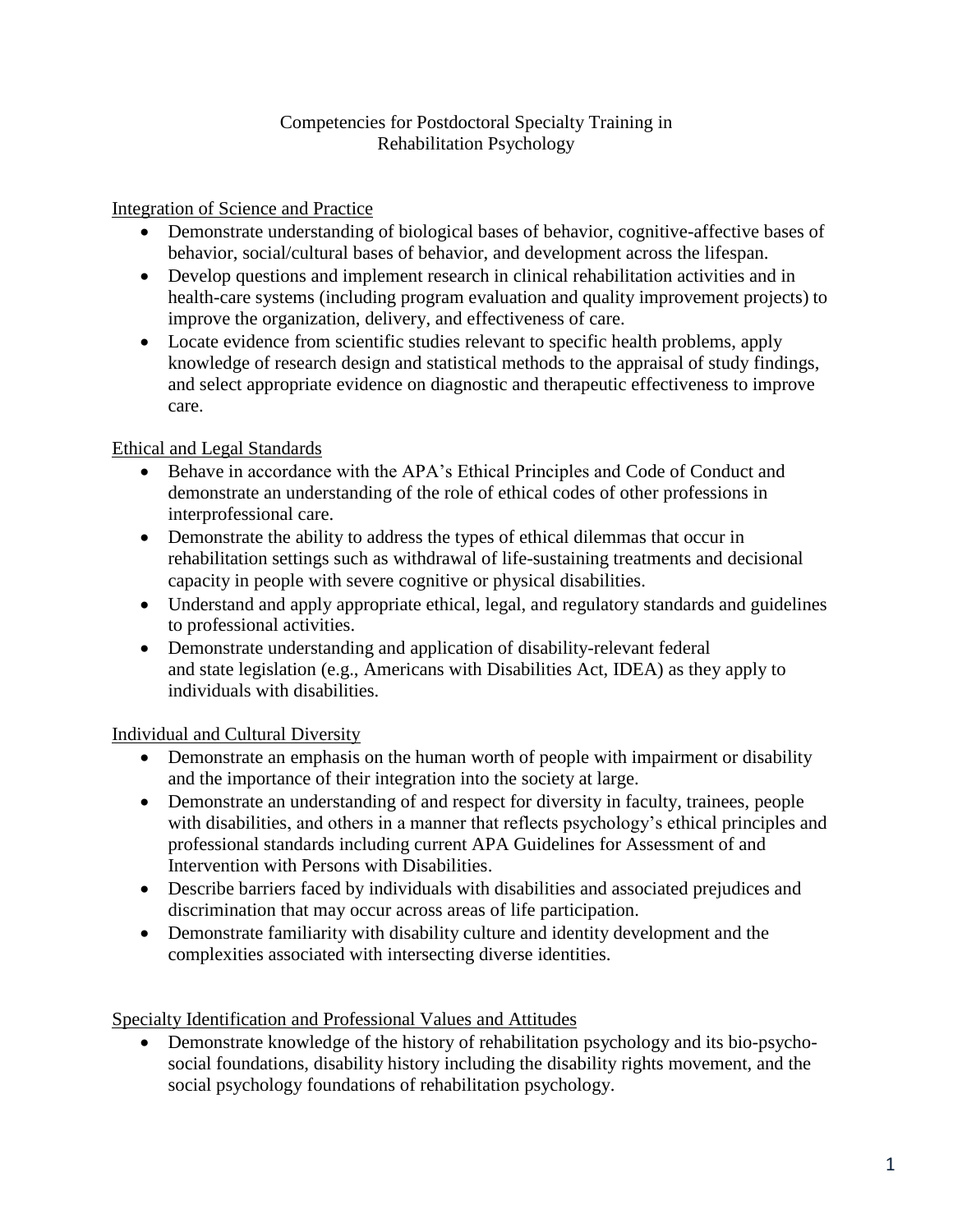- Demonstrate understanding of models of disability including the medical, moral, social, diversity/minority, and bio-psycho-social models.
- Demonstrate understanding of team science and a commitment to interprofessional collaborative care.
- Engage in activities to maintain and improve performance, well-being, and effectiveness including participation in the rehabilitation psychology professional community.

### Assessment

- Describe the rationale for selection and use of specific assessment measures, the impact of demographic variables, the relevant literature related to assessment in specific health, mental health, and disability populations, and the use of assessment data for treatment planning.
- Demonstrate skill in evidence-based assessments with individuals and families experiencing problems related to disability and chronic health conditions with a focus on the person-task-environment interaction. Assessment focus areas may include:
	- o Adaptation to disability by the individual and the family
	- o Personality/emotional functioning
	- o Sexual functioning
	- o Pain
	- o Sleep
	- o Substance use/abuse
	- o Sensory-perceptual, motor, language, and cognitive function
	- o Social, vocational, and educational function
	- o Preserved strengths, abilities, and functioning

#### Intervention

- Demonstrate skill in selection and implementation of evidence-based interventions targeting a broad range of health, mental health, and social issues.
- Demonstrate skill in tailoring and conducting evidence-based interventions for individuals and families experiencing problems related to disability and chronic health conditions that focus on the person-task-environment interaction. Intervention focus areas may include:
	- o Adaptation to disability by the individual and the family
	- o Personality/emotional functioning
	- o Sexual functioning
	- o Pain
	- o Sleep
	- o Substance use/abuse
	- o Sensory-perceptual, motor, language, and cognitive function
	- o Social, vocational, and educational function
	- o Enhancing strengths, abilities, and functioning
- Demonstrate use of serial evaluation of intervention effectiveness.
- Facilitate access to institutional and community resources that support ongoing adjustment and social participation (e.g., peer support organizations, centers for independent living, vocational rehabilitation).